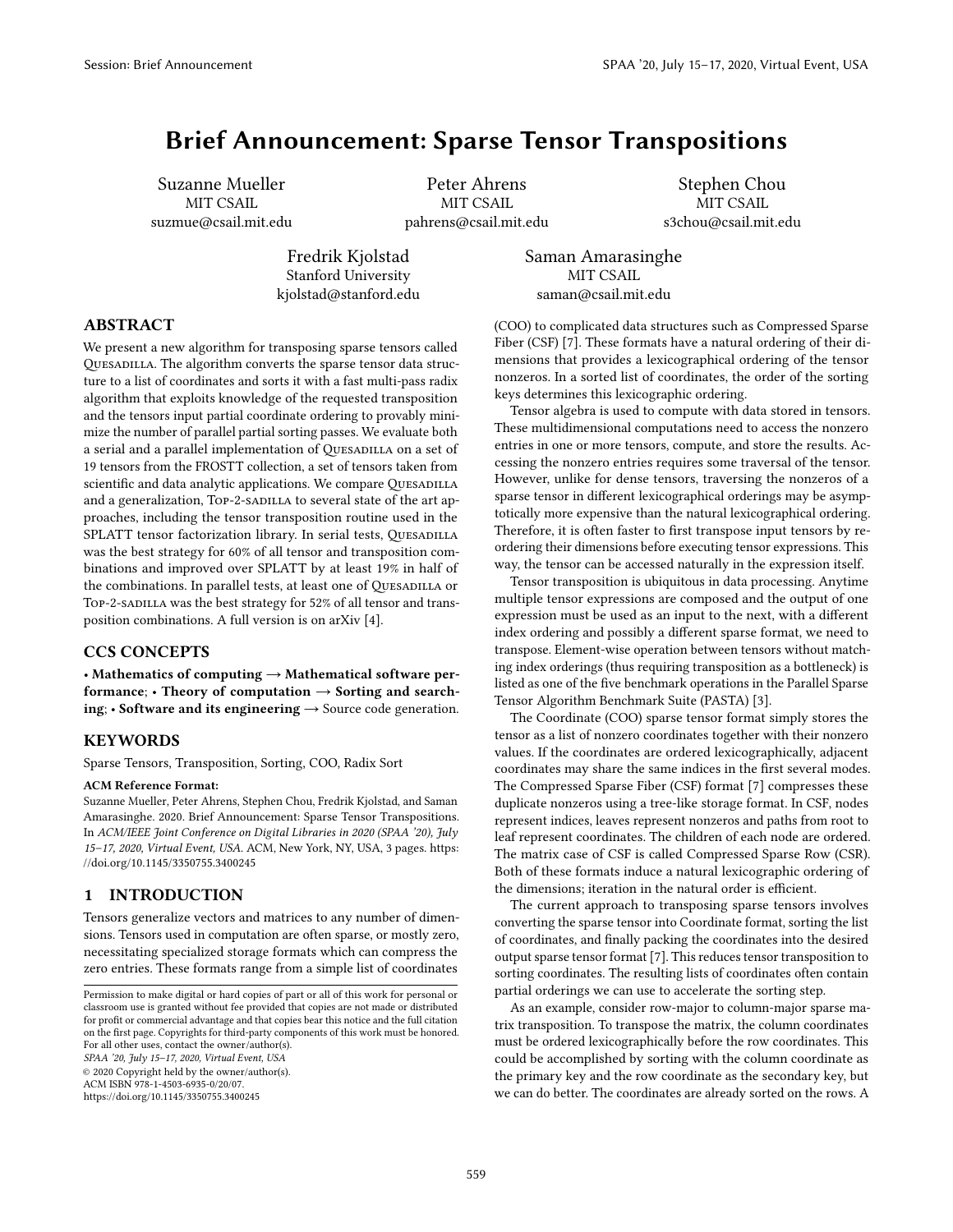stable sort on just the column coordinates would achieve the desired result, and a simple histogram sort can get the job done in linear time. We have just described the famous HALFPERM algorithm for sparse matrix transposition due to Gustavson [\[2\]](#page-2-4). In this paper, we will generalize this optimization to arbitrary tensor transpositions.

The main contributions of this work are:

- (1) A decomposition of tensor transposition into parallelizable partial sorts (one of the two partial sorts is novel) that optionally respect previous partial orderings.
- (2) An algorithm that uses partial orderings in the original sparse tensor format to minimize the number of partial sorts required by the transposition algorithm. This relates the parallel span of radix sorting to partial orderings in the input.
- (3) A parallel implementation that demonstrates this transposition algorithm is competitive with, and often faster than, state of the art approaches.

A complete manuscript (containing proofs) is available on the arXiv [\[4\]](#page-2-0). Algorithms, figures, and theorems are numbered to match.

### 2 ALGORITHMS

A tensor of rank  $r$  is a multidimensional array associating  $r$ -tuples of indices (referred to as coordinates) with values, or entries. We refer to the  $k^{th}$  position in a coordinate as mode k. The size of a<br>tensor is an r-tuple n of **dimensions**, where each index is is an tensor is an *r*-tuple *n* of **dimensions**, where each index  $i_k$  is an integer in the range  $1 \le i_k \le n$ . Let N be the number of nonzero integer in the range  $1 \le i_k \le n_k$ . Let N be the number of nonzero entries in our tensor We define lexicographic ordering on r-tuples entries in our tensor. We define lexicographic ordering on r-tuples with a tuple  $\sigma$  of modes in the order they should be considered. We describe the  $(1, 2, ..., r)$  ordering of k-tuples as **simple**.

A naive algorithm for sparse tensor transposition uses comparison sort on a coordinate list. It takes  $O(r)$  time to compare two coordinates of an r-tensor. Thus, a comparison based coordinate sort would run in  $O(rN \log N)$  time. However, since the indices are bounded by the dimensions, we can use the stable, linear time histogram sort (referred to as counting sort in [\[1\]](#page-2-5)) to sort the coordinates on a single mode  $k$  in  $O(rN + n_k)$  time. If we use r histogram<br>sorts (a radix sort on r-digit numbers), we can sort our coordinate sorts (a radix sort on r-digit numbers), we can sort our coordinate list in  $O(r^2 N + \sum_k n_k)$  time, an asymptotic improvement over com-<br>parison sort when the dimensions are small. This algorithm can be  $\frac{1}{2}$  parison sort when the dimensions are small. This algorithm can be improved further; for some transpositions, we do not need to use all  $r$  sorts. For example, HALFPERM uses only one histogram sort to prioritize the second dimension in the new ordering [\[2\]](#page-2-4).

In this work, we formalize and generalize this idea to produce the QUESADILLA tensor transposition algorithm, which provably performs the minimal number of partial histogram sorts. We propose two types of partial sorts, Algorithm [1](#page-0-0) and Algorithm [2,](#page-0-0) which can be understood as two separate cases of the same function Par-TIALSORT. When  $l = 0$  (Algorithm [1\)](#page-0-0), PARTIALSORT is a simple histogram sort, bringing the  $k^{th}$  mode to the top of an ordering.<br>When  $l > 0$  (Algorithm 2), we describe PARTIALSORT 28 "buo

When  $l > 0$  (Algorithm [2\)](#page-0-0), we describe PARTIALSORT as "bucketed," since it sorts within fixed buckets, or groups of contiguous coordinates which agree on the first  $l$  modes in the current ordering. A naive implementation of Algorithm [2](#page-0-0) which comparison sorts each bucket would incur a logarithmic overhead. If we histogram sort each bucket, we incur an unacceptable  $O(n_{\tau_k})$  cost per bucket.<br>Our solution is to first discover and store the buckets that each Our solution is to first discover and store the buckets that each coordinate belongs to, stably sort on our desired mode with a single

Algorithm 1 and 2: PARTIALSORT $(A, (\tau_1, ..., \tau_l), \tau_k)$ 

**Input:**  $A$  is a rank- $r$  tensor of dimension  $n$  with  $N$  nonzeros stored in COO, sorted under the ordering  $\tau$ . Our goal is to sort A on  $\tau_k$  while maintaining the ordering  $(\tau_1, \ldots, \tau_l)$ . Algorithms 1 and 2 refer to when  $l = 0$ <br>and  $l > 0$  respectively. We require that  $l < k$ and  $l > 0$ , respectively. We require that  $l < k$ . Output: A sorted copy of A under the ordering

 $(\tau_1, \ldots, \tau_l, \tau_k, \tau_{l+1}, \ldots, \tau_{k-1}, \tau_{k+1}, \ldots, \tau_r).$ 

histogram sort, and then reimpose order on the first  $l$  modes by stably sorting on the bucket numbers themselves. This second sort on the buckets is similar to a histogram sort, but we can avoid some work by reusing information computed during the initial bucket discovery. Since there are at most N buckets, it also runs in linear time. Note that the input must be sorted under  $(\tau_1, \ldots, \tau_l)$  to discover<br>the buckets in linear time by examining adjacent coordinates the buckets in linear time by examining adjacent coordinates.

While extensive research has been devoted to parallel implementations of histogram sort [\[5,](#page-2-6) [7\]](#page-2-2), our "bucketed" variant is novel. Notice that the buckets limit the travel of coordinates between input and output orderings; coordinates do not escape their buckets. Therefore, running Algorithm [2](#page-0-0) on a contiguous region of input buckets will compute the corresponding region of the output ordering. This gives our chosen parallel algorithm where we assign to each processor the buckets which begin in their region, and each processor simply runs Algorithm [2](#page-0-0) locally on their section.

We are ready to state Algorithm [3,](#page-1-0) which sorts the coordinates using a minimal number of calls to PARTIALSORT, avoiding bucketed sorts. We will use a function  $f(\tau, p)$  defined on an ordering  $\tau$  as the set { $\tau_{k+1}, \ldots, \tau_r$ } where  $\tau_k = p$ , or the set of modes which follow<br>*n* in the ordering  $\tau$ . For example,  $f((1 \ 3 \ 2 \ 4) \ 3) - f(2 \ 4)$ . *p* in the ordering *τ*. For example,  $f((1, 3, 2, 4), 3) = \{2, 4\}.$ 

<span id="page-1-0"></span>

THEOREM 2. Given a target ordering  $\sigma$ , QUESADILLASORT( $\sigma$ ) uses the minimum-length sequence of calls to PARTIALSORT required to sort any simply ordered list of  $r$ -coordinates to  $\sigma$  order.

THEOREM 3. Among minimum-length sequences of PARTIALSORT calls that sort simply ordered lists of r-coordinates to target ordering